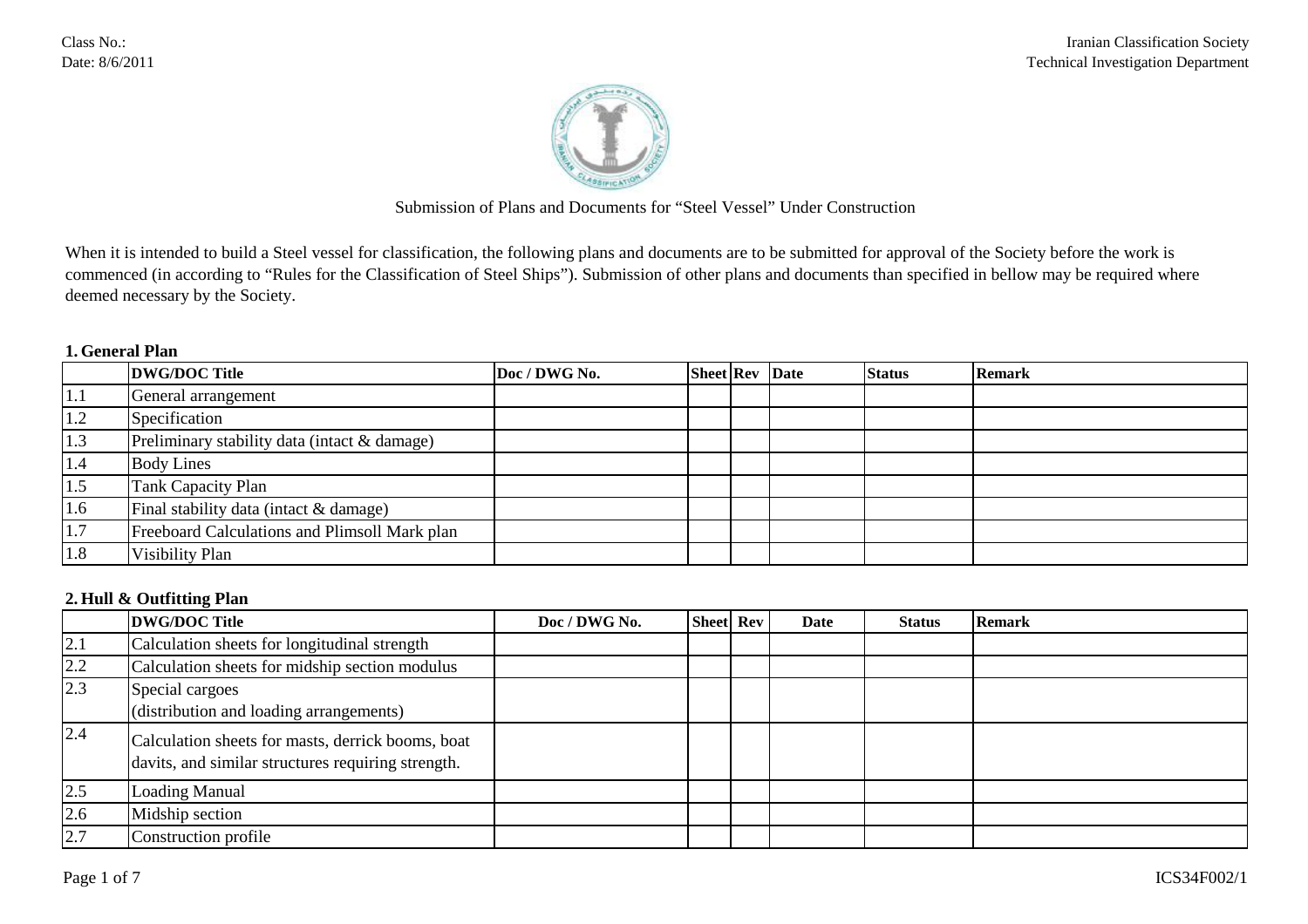Class N o.: Date: 8/6/2011

| 2.7.1  | <b>Longitudinal Sections</b>                                                                                                                                      |  |  |  |
|--------|-------------------------------------------------------------------------------------------------------------------------------------------------------------------|--|--|--|
| 2.7.2  | <b>Transverse Sections</b>                                                                                                                                        |  |  |  |
| 2.8    | Shell expansion                                                                                                                                                   |  |  |  |
| 2.9    | Watertight and Oiltight bulkheads                                                                                                                                 |  |  |  |
| 2.10   | Deck plans                                                                                                                                                        |  |  |  |
| 2.11   | Single bottoms and double bottoms                                                                                                                                 |  |  |  |
| 2.12   | Stem, Stern frame & Rudder                                                                                                                                        |  |  |  |
| 2.13   | Superstructure and Deckhouses                                                                                                                                     |  |  |  |
| 2.14   | Fore and aft bodies                                                                                                                                               |  |  |  |
| 2.15   | Docking Plan                                                                                                                                                      |  |  |  |
| 2.16   | Pillars                                                                                                                                                           |  |  |  |
| 2.17   | Shaft tunnels                                                                                                                                                     |  |  |  |
| 2.18   | Foundations and the relevant structure plan of<br>boilers, main engines, thrust and plummer blocks,<br>generators, and other heavy weight auxiliary<br>machinery. |  |  |  |
| 2.19   | Machinery casings                                                                                                                                                 |  |  |  |
| 2.20   | Welding booklet                                                                                                                                                   |  |  |  |
| 2.20.1 | <b>Welding List</b>                                                                                                                                               |  |  |  |
| 2.20.4 | NDT Plan                                                                                                                                                          |  |  |  |
| 2.20.5 | <b>Welding Sequence</b>                                                                                                                                           |  |  |  |
| 2.21   | Masts, derrick posts and derrick booms and the<br>relevant structure plans                                                                                        |  |  |  |
| 2.22   | Manholes                                                                                                                                                          |  |  |  |
| 2.23   | <b>Rudders</b>                                                                                                                                                    |  |  |  |
| 2.24   | Hatchways and other deck openings                                                                                                                                 |  |  |  |
| 2.25   | Bow doors, side and stern doors                                                                                                                                   |  |  |  |
| 2.26   | Bulwarks,<br>Guard rail,<br>Freeing ports                                                                                                                         |  |  |  |
| 2.27   | <b>Side Scuttles</b><br>Rectangular windows<br>Skylights                                                                                                          |  |  |  |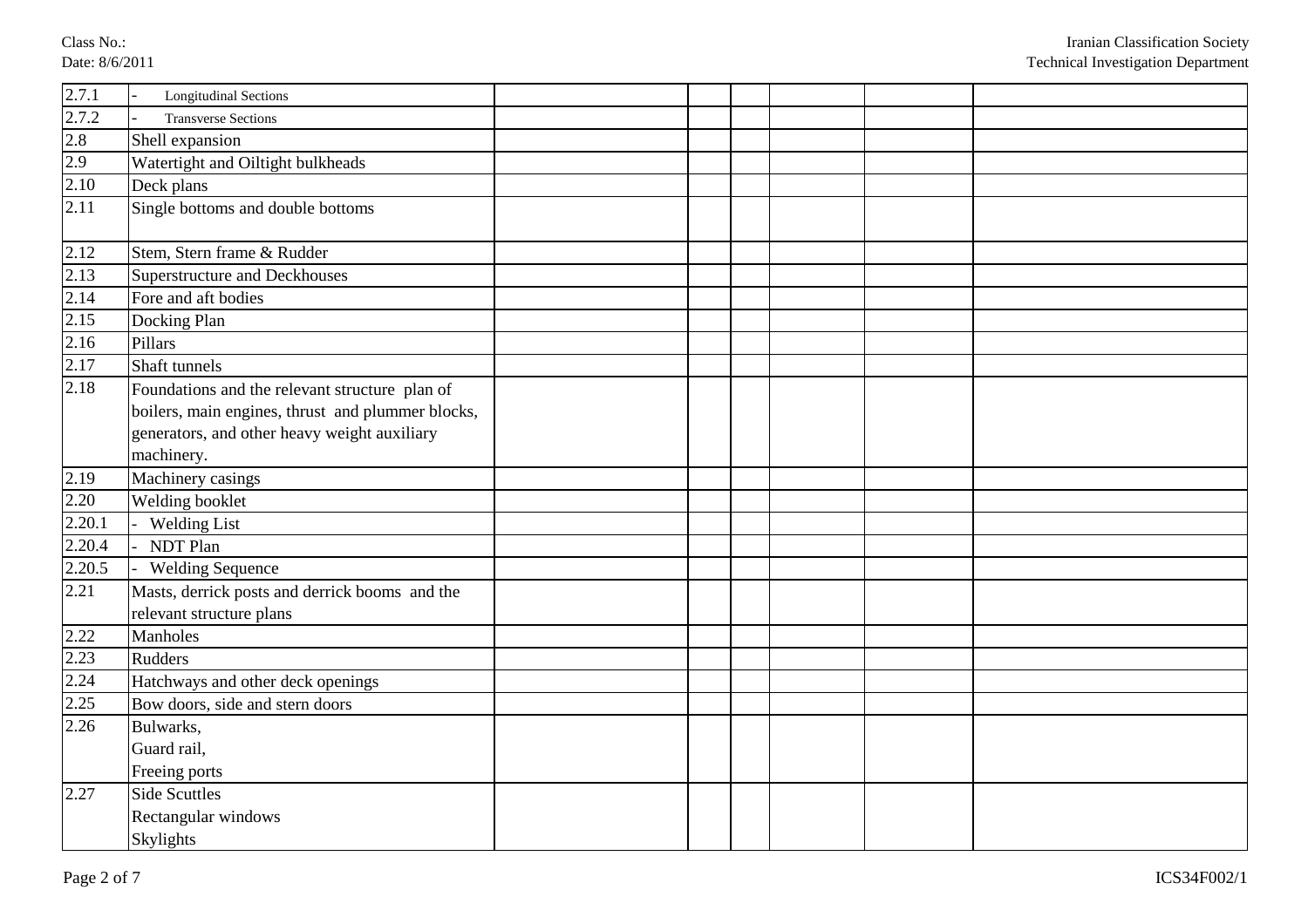Class No.: Date: 8/6/2011

| 2.28 | <b>Permanent Gangways</b>                                                                                                          |  |  |  |
|------|------------------------------------------------------------------------------------------------------------------------------------|--|--|--|
| 2.29 | Equipment number and equipment                                                                                                     |  |  |  |
| 2.30 | Hawse pipe                                                                                                                         |  |  |  |
| 2.31 | Chain Locker                                                                                                                       |  |  |  |
| 2.32 | Stairs & Ladders                                                                                                                   |  |  |  |
| 2.33 | <b>Bollard</b>                                                                                                                     |  |  |  |
| 2.34 | Skege / V-bracket                                                                                                                  |  |  |  |
| 2.35 | <b>Emergency Towing Arrangement</b>                                                                                                |  |  |  |
| 2.36 | <b>Funnel Construction</b>                                                                                                         |  |  |  |
| 2.37 | <b>Ventilation Construction</b>                                                                                                    |  |  |  |
| 2.38 | Cathodic protection of hull                                                                                                        |  |  |  |
| 2.39 | Cargo Securing Manual                                                                                                              |  |  |  |
| 2.40 | Plans of construction for fire protection                                                                                          |  |  |  |
| 2.41 | Plans for details of escape route and width of<br>escape route, etc. (Calculation method of stairway<br>width for Passenger ships) |  |  |  |

# **3. Mechanical Plan**

|     | <b>DWG/DOC Title</b>                                                                                     | Doc / DWG No. | <b>Sheet</b> Rev | Date | <b>Status</b> | <b>Remark</b> |
|-----|----------------------------------------------------------------------------------------------------------|---------------|------------------|------|---------------|---------------|
| 3.1 | Machinery arrangement                                                                                    |               |                  |      |               |               |
| 3.2 | Machinery part specification, and specification and<br>instructions in connection with automation.       |               |                  |      |               |               |
| 3.3 | List of particulars on main engine, boiler, shaft<br>arrangement, main auxiliaries, etc. in engine room. |               |                  |      |               |               |
| 3.4 | Material specifications for main component parts                                                         |               |                  |      |               |               |
| 3.5 | Strength calculations for main component parts                                                           |               |                  |      |               |               |
| 3.6 | Shafting alignment calculations                                                                          |               |                  |      |               |               |
| 3.7 | Installation of main engine, reduction gear,<br>reversing gear and boiler.                               |               |                  |      |               |               |
| 3.8 | Shaft arrangement<br>(including the structural details of strut)                                         |               |                  |      |               |               |
| 3.9 | Various piping diagrams on board and in engine<br>room of the ship.                                      |               |                  |      |               |               |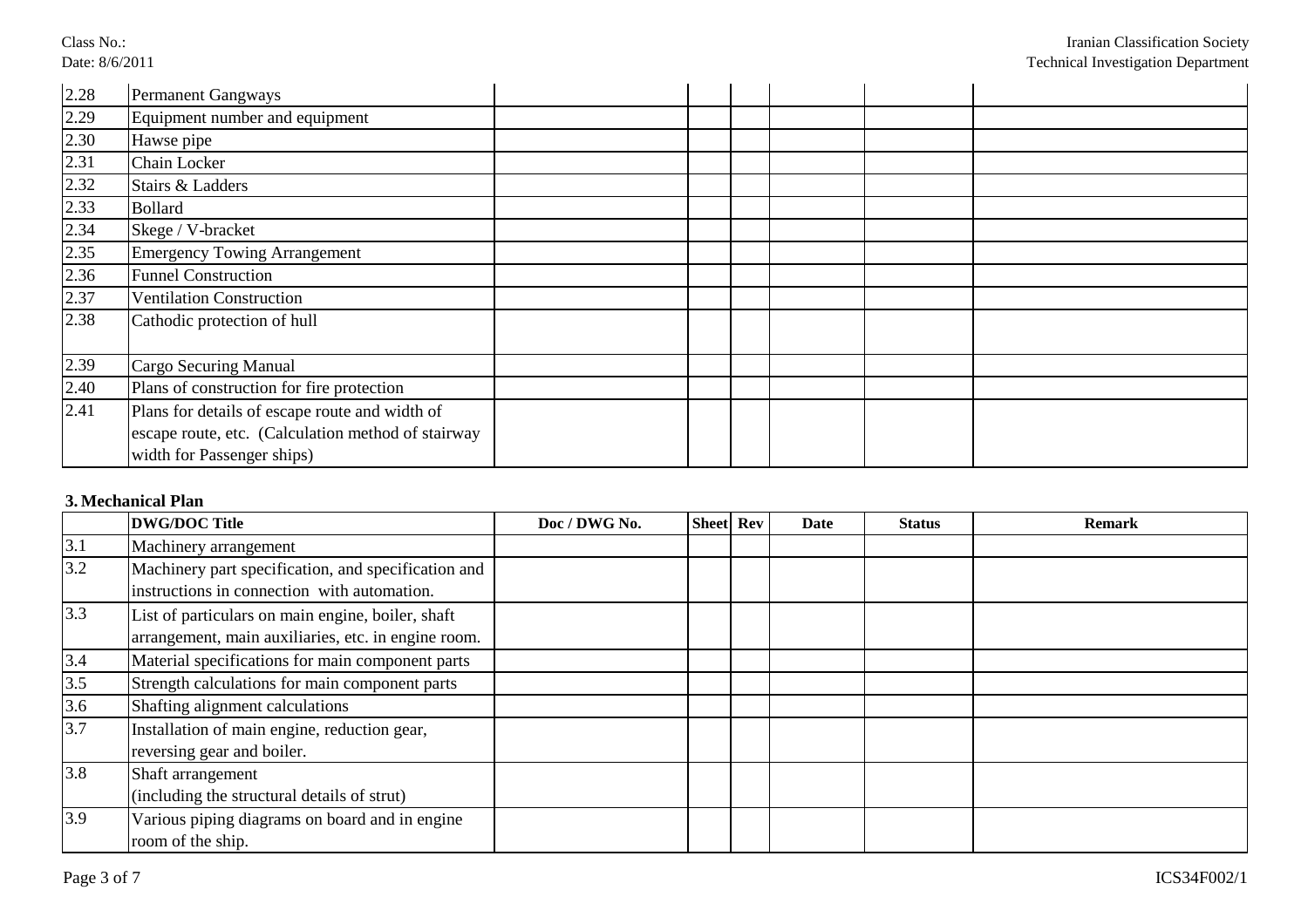Class N o.: Date: 8/6/2011

| 3.10.1               | Sanitary System                                  |  |  |  |
|----------------------|--------------------------------------------------|--|--|--|
| 3.10.2               | Scupper                                          |  |  |  |
| 3.10.3               | <b>Exhaust System</b>                            |  |  |  |
| 3.10.4               | Lubrication Oil                                  |  |  |  |
| 3.10.5               | Fuel Oil System                                  |  |  |  |
| 3.10.6               | Compressed Air System                            |  |  |  |
| 3.10.7               | Sea Water Cooling System                         |  |  |  |
| 3.10.8               | <b>Bilge/Ballast System</b>                      |  |  |  |
| 3.10.9               | Seachest System                                  |  |  |  |
| $\overline{3.10.10}$ | CO <sub>2</sub> System                           |  |  |  |
| 3.10.11              | Fire Fighting System                             |  |  |  |
| 3.10.12              | Dirty Oil System                                 |  |  |  |
| 3.10.13              | Fresh Water System                               |  |  |  |
| 3.10.14              | Salt Water Cooling System                        |  |  |  |
| 3.10.15              | Fresh Water Cooling System                       |  |  |  |
| 3.10.16              | Sewage System                                    |  |  |  |
| 3.10.17              | <b>Filling Pipes</b>                             |  |  |  |
| 3.10.18              | Pipe Penetration Detail                          |  |  |  |
| 3.11                 | Compressed Air System                            |  |  |  |
| 3.12                 | Oily Bilge Water & Oil Residues System           |  |  |  |
| 3.13                 | <b>Fixed Firefighting System</b>                 |  |  |  |
| 3.15                 | <b>Shaft Penetration</b>                         |  |  |  |
| $3.16$               | Side Thrusters (arrangement)                     |  |  |  |
| 3.17                 | Portable tanks                                   |  |  |  |
| 3.18                 | Welding of piping systems (Class I and Class II) |  |  |  |
| 3.19                 | Calculation sheets for torsional vibration       |  |  |  |
| 3.20                 | Air vent & sounding                              |  |  |  |
| 3.21                 | <b>Internal Combustion Systems</b>               |  |  |  |
| 3.22                 | Propeller & Shaft System                         |  |  |  |
| 3.23                 | <b>Power Transmission System</b>                 |  |  |  |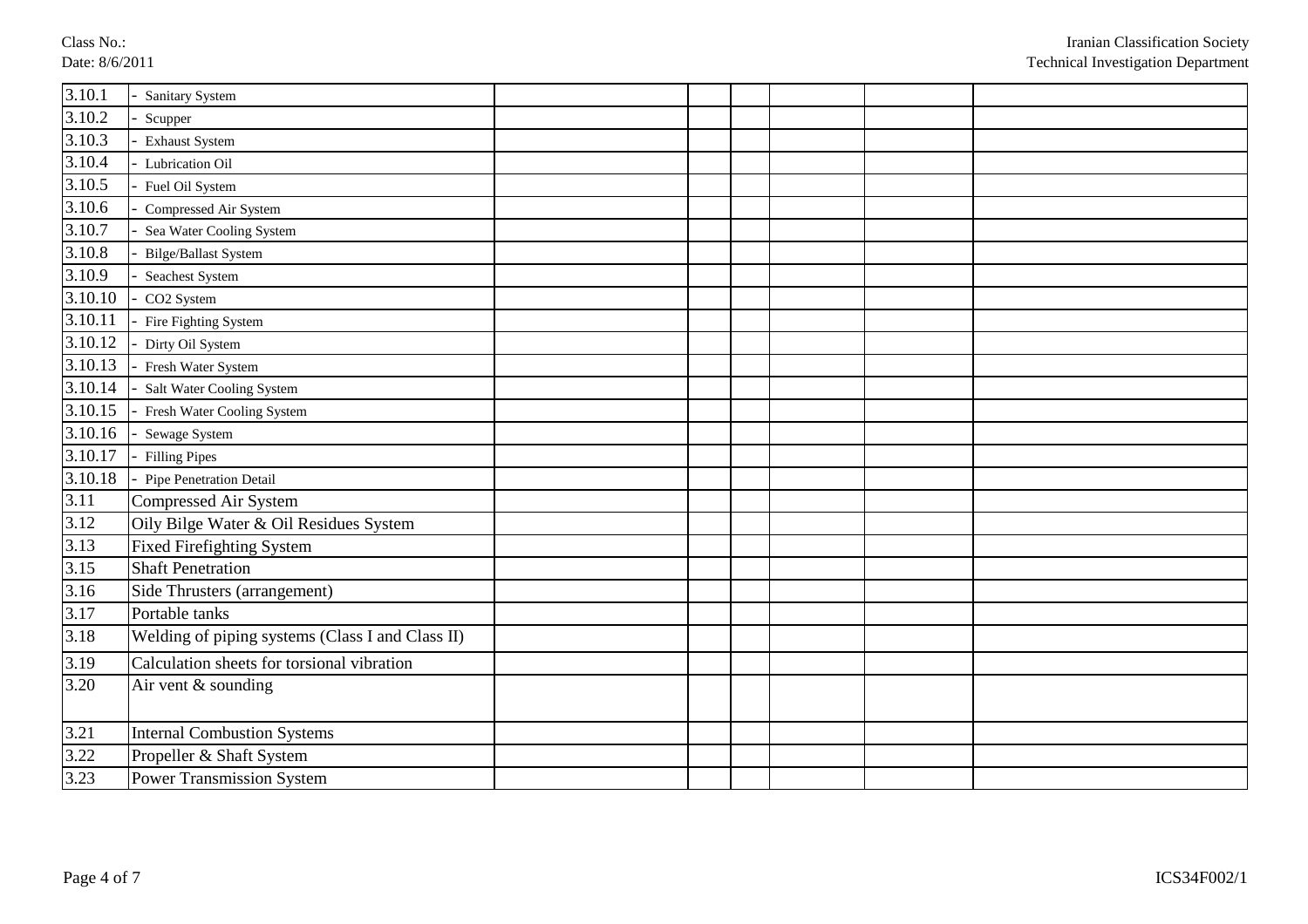Class No.: Date: 8/6/2011

| 3.24 | Essential Auxiliaries such as Air compressors,     |  |  |  |
|------|----------------------------------------------------|--|--|--|
|      | Fresh water generators, Pumps, Draught fans for    |  |  |  |
|      | boiler and auxiliary blowers for main engine, Deck |  |  |  |
|      | auxiliaries, Cargo handling machinery, Auxiliaries |  |  |  |
|      | for maneuvering and                                |  |  |  |
| 3.25 | Steering Gears System Plan                         |  |  |  |
| 3.26 | Windlasses and Mooring Winches                     |  |  |  |

### **4. Electrical Plan**

|      | <b>DWG/DOC Title</b>                                                                                              | Doc / DWG No. | Sheet Rev | Date | <b>Status</b> | <b>Remark</b> |
|------|-------------------------------------------------------------------------------------------------------------------|---------------|-----------|------|---------------|---------------|
| 4.1  | Drawings of main and emergency switchboard<br>(including battery charging and discharging board)                  |               |           |      |               |               |
| 4.2  | Drawings of control panel in bridge                                                                               |               |           |      |               |               |
| 4.3  | Drawings of control panel in engine room                                                                          |               |           |      |               |               |
| 4.4  | Drawings of remote control system (for main<br>engine, generator and boiler)                                      |               |           |      |               |               |
| 4.5  | Manufacturing drawings for alarm and control<br>system (including list of alarm points)                           |               |           |      |               |               |
| 4.6  | Drawing of control panel for electric propulsion<br>unit (including electronic coupling and frequency<br>changer) |               |           |      |               |               |
| 4.7  | Investigation table of electrical load analysis (main<br>and emergency sources including batteries)               |               |           |      |               |               |
| 4.8  | Wiring diagram for power systems (including<br>emergency source)                                                  |               |           |      |               |               |
| 4.9  | Wiring diagram for lighting systems (including<br>emergency lightings)                                            |               |           |      |               |               |
| 4.10 | Wiring diagram for control systems                                                                                |               |           |      |               |               |
| 4.11 | Wiring diagram for navigation and communication<br>systems                                                        |               |           |      |               |               |
| 4.12 | Wiring diagram for radio systems                                                                                  |               |           |      |               |               |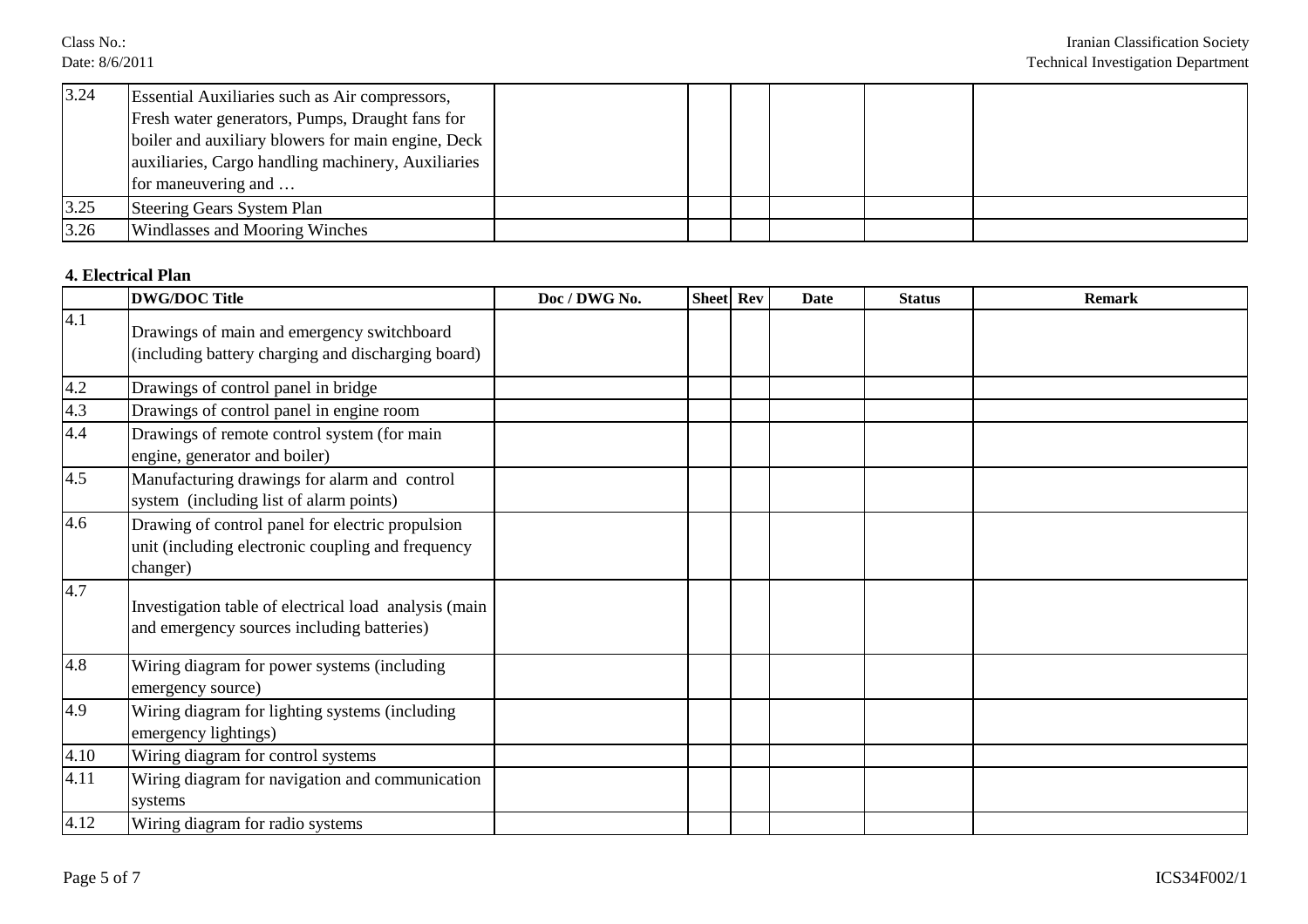Class No.: Date: 8/6/2011

| 4.13   | Wiring diagram for fire detection and alarm systems                                                                      |  |  |  |
|--------|--------------------------------------------------------------------------------------------------------------------------|--|--|--|
| 4.13.1 | Co2 alarm system                                                                                                         |  |  |  |
| 4.13.2 | Tank & Bilge alarm system                                                                                                |  |  |  |
| 4.13.3 | Sound power system                                                                                                       |  |  |  |
| 4.13.4 | Whistle & Horn Electrical Drawings                                                                                       |  |  |  |
| 4.13.5 | Fire alarm system                                                                                                        |  |  |  |
| 4.14   | General arrangement for electrical systems (bridge,<br>radio room, accommodation space, engine room,<br>all decks, etc.) |  |  |  |
| 4.15   | Arrangement for navigation and signal lights                                                                             |  |  |  |
| 4.16   | Drawings indicating dangerous spaces                                                                                     |  |  |  |
| 4.17   | Drawings of measuring equipment for cargo tanks                                                                          |  |  |  |
| 4.18   | List of particulars of high voltage electrical<br>equipment                                                              |  |  |  |
| 4.19   | Calculation sheets of short-circuit current in the<br>circuits (if the sum of rated power is 500 kVA<br>$(kW)$ and over) |  |  |  |

# **5. Safety Plan**

|                    | DWG/DOC Title            | / DWG No.<br>Doc $\prime$ | <b>Sheet</b> Rev | <b>Date</b> | <b>Status</b> | <b>Remark</b> |
|--------------------|--------------------------|---------------------------|------------------|-------------|---------------|---------------|
| $\epsilon$<br>IJ.I | <b>Firefighting Plan</b> |                           |                  |             |               |               |
| 5.2                | Safety Plan              |                           |                  |             |               |               |

### **6. Statutory Doc.**

|     | DWG/DOC Title | / DWG No.<br>Doc. | <b>Sheet</b> | Rev | Date | <b>Status</b> | <b>Remark</b> |
|-----|---------------|-------------------|--------------|-----|------|---------------|---------------|
| 6.1 | <b>SOPEP</b>  |                   |              |     |      |               |               |
| 6.2 | Garbage plan  |                   |              |     |      |               |               |

# **7. Other Doc.**

|                   | DWG/DOC Title                         | / DWG No.<br>Doc <sub>1</sub> | <b>Sheet</b> | Rev | <b>Date</b> | <b>Status</b> | <b>Remark</b> |
|-------------------|---------------------------------------|-------------------------------|--------------|-----|-------------|---------------|---------------|
| --<br>$\cdots$    | 11.<br>de Handling Equipment<br>Cargo |                               |              |     |             |               |               |
| $\mathbf{7}$<br>. | <b>Crane</b><br>Houndation            |                               |              |     |             |               |               |